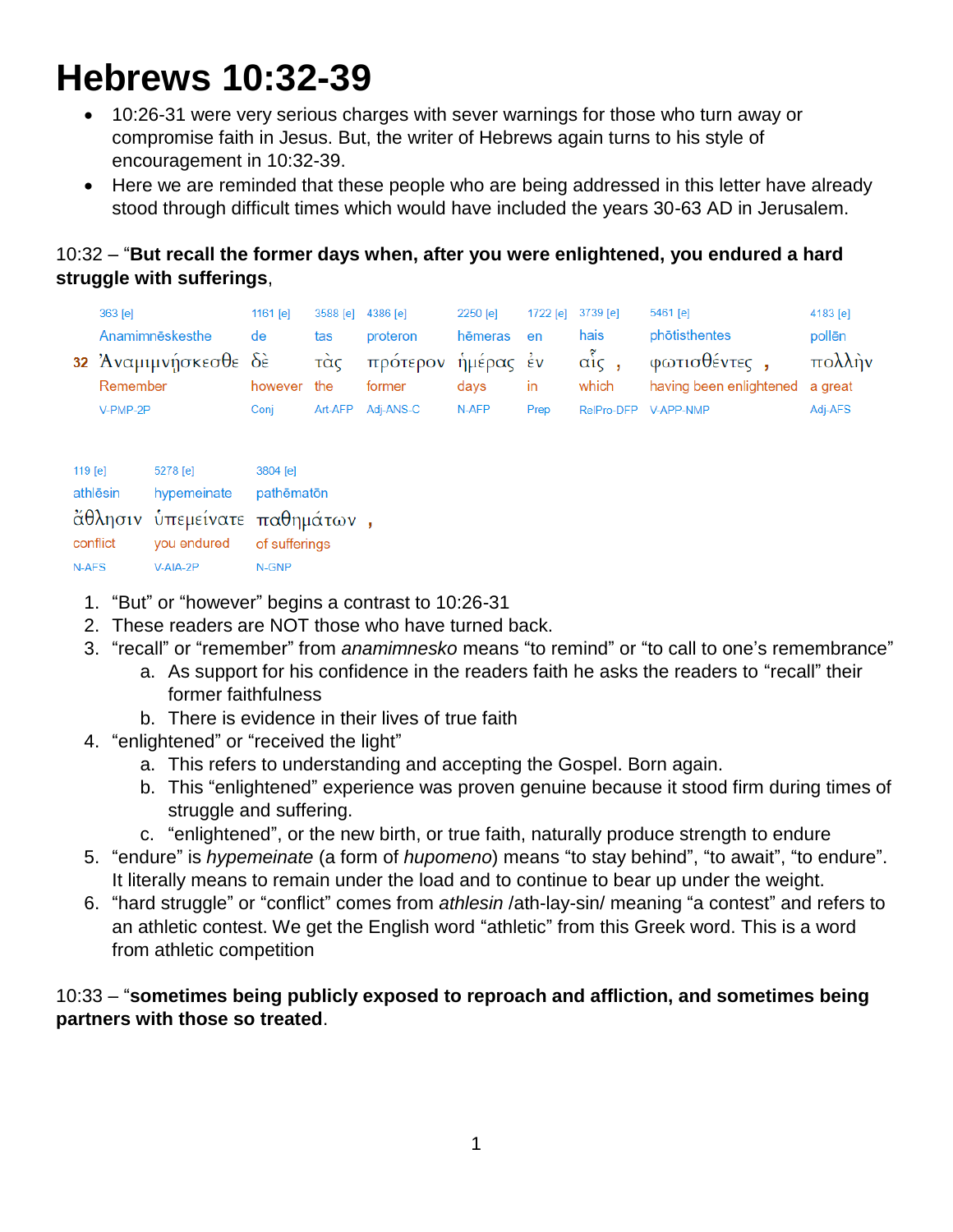| 3778 [e]      |     | 3303 [e] 3680 [e]            |           |      | 5037 [e] 2532 [e] 2347 [e] | 2301 [e]                                                                        | 3778 [e] 1161 [e] 2844 [e] |     |          | 3588 [e] |
|---------------|-----|------------------------------|-----------|------|----------------------------|---------------------------------------------------------------------------------|----------------------------|-----|----------|----------|
| touto         | men | oneidismois                  | <b>te</b> | kai  | thlipsesin                 | theatrizomenoi                                                                  | touto                      | de  | koinōnoi | tōn      |
|               |     |                              |           |      |                            | 33 τοῦτο μὲν, ὀνειδισμοῖς τε καὶ θλίψεσιν θεατριζόμενοι; τοῦτο δὲ, κοινωνοὶ τῶν |                            |     |          |          |
| this          |     | indeed by revilings both and |           |      |                            | tribulations being made a spectacle this                                        |                            | now | partners | of those |
| DPro-ANS Conj |     | $N$ -DMP                     | Conj      | Conj | N-DFP                      | V-PPM/P-NMP                                                                     | DPro-ANS Conj N-NMP        |     |          | Art-GMP  |

| 3779 [e] | 390 [e]                              | 1096 [e]    |
|----------|--------------------------------------|-------------|
| houtōs   | anastrephomenon                      | genēthentes |
|          | ούτως αναστρεφομένων γενηθέντες.     |             |
| thus     | passing through [them] having become |             |
| Adv      | V-PPM/P-GMP                          | V-APP-NMP   |

- 1. The two "sometimes" ("this indeed" and "this now") may refer to two groups of believers:
	- a. One group was reviled and afflicted
	- b. Second group supported those who were reviled, afflicted and imprisoned
- 2. Details of their suffering (10:33 and 10:34):
	- a. Publicly exposed to reproach
		- i. Means "reproach", "reviling" which would be undeserved condemnation which does not hold up after the situation is fully understood. This would include being spoken against and having personal feelings disgraced and violated.
	- b. Public exposure to affliction
		- i. "affliction" or "tribulations" is from *thlipsesin* which comes from the idea of pressure that constricts someone in a narrow place without options.
		- ii. It means "tribulation" referring to persecution, affliction, distress
	- c. Publicly stood as partners (*koinonoi* meaning "a sharer", "a partner") with those who were reproached or afflicted
		- i. This is the second group that did not personally face verbal or physical attacks, but not only did not join in on the attacks, but they sided with those under attack by:
			- 1. Speaking in favor of those spoken against
			- 2. Physically trying to help those spoken against
	- d. Compassion on those in prison (imprisoned for their faith)
		- i. "compassion" "sympathy" from *sumpatheo* /soom-path-eh-o/ meaning "to have a fellow feeling with" and "to sympathize with"
	- e. Plundering of property
		- i. "plundering" from *harpage* /har-pag-ay/ meaning "pillage and "plunder" referring to the act of robbery, spoil, plunder and the act of plundering."

10:34 – "**For you had compassion on those in prison, and you joyfully accepted the plundering of your property, since you knew that you yourselves had a better possession and an abiding one**.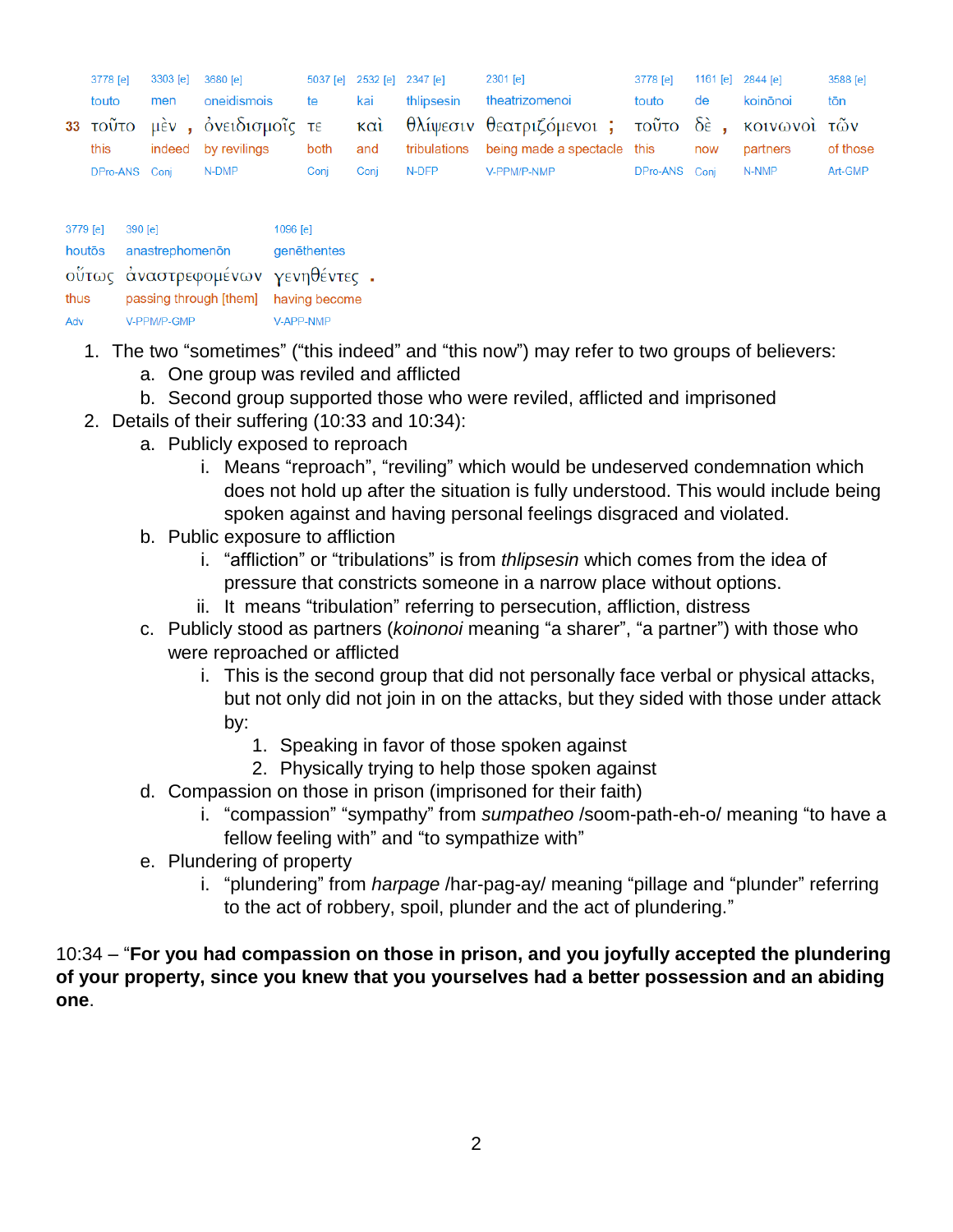|                                            | 2532 [e]<br>kai                   | 1063 [e]<br>qar | 3588 [e]<br>tois |                            | 1198 [e]<br>desmiois | 4834 [e]<br>synepathesate                                                   |                                                      | 2532 [e]<br>kai          | tēn                     |                      | 3588 [e] 724 [e]<br>harpagēn                       | 3588 [e]<br>tōn       | 5225 [e]<br>hyparchontōn    | 4771 [e]<br>hymōn | 3326 [e]<br>meta | 5479 [e]<br>charas |
|--------------------------------------------|-----------------------------------|-----------------|------------------|----------------------------|----------------------|-----------------------------------------------------------------------------|------------------------------------------------------|--------------------------|-------------------------|----------------------|----------------------------------------------------|-----------------------|-----------------------------|-------------------|------------------|--------------------|
|                                            | $34 \times \alpha$<br><b>Both</b> | Υάρ<br>for      | τοΐς             |                            | with the prisoners   |                                                                             | δεσμίοις συνεπαθήσατε,<br>you sympathized            | $\kappa$ $\alpha$<br>and | τ <sub>η</sub> ν<br>the |                      | άρπαγὴν τῶν<br>plundering                          | of the                | ύπαρχόντων<br>possessions   | ὑμῶν<br>of you    | μετα<br>with     | γαρας<br>joy       |
|                                            | Conj                              | Conj            | Art-DMP          |                            | N-DMP                | V-AIA-2P                                                                    |                                                      | Conj                     | Art-AFS                 |                      | N-AFS                                              |                       | Art-GNP V-PPA-GNP           | PPro-G2P Prep     |                  | N-GFS              |
| 4327 [e]<br>prosedexasthe<br>προσεδέξασθε, |                                   |                 | 1097 [e]         | ginōskontes<br>γινώσκοντες | 2192 [e]             | 1438 [e]<br>echein heautous<br>έχειν έαυτούς κρείττονα <sup>*</sup> ύπαρξιν | 2909 [e]<br>kreittona                                |                          |                         | 5223 [e]<br>hyparxin | 2532 [e] 3306 [e]<br>kai<br>$K\alpha$ <sub>1</sub> | menousan<br>μένουσαν. |                             |                   |                  |                    |
|                                            | you accepted<br>V-AIM-2P          |                 |                  | knowing<br>V-PPA-NMP       |                      | <b>V-PNA</b>                                                                | to have yourselves a better<br>RefPro-AM3P Adj-AFS-C |                          |                         | N-AFS                | possession                                         | and<br>Conj           | abiding<br><b>V-PPA-AFS</b> |                   |                  |                    |

#### 10:35 – "**Therefore do not throw away your confidence, which has a great reward**.

|     | 3361 [e] 577 [e] | 3767 [e] |               | 3588 [e] 3954 [e]      | 4771 [e]       | 3748 [e]                    | 2192 [e] 3173 [e] |               | 3405 [e]                                                                 |  |
|-----|------------------|----------|---------------|------------------------|----------------|-----------------------------|-------------------|---------------|--------------------------------------------------------------------------|--|
| Mē  | apobalēte oun    |          | tēn           | parrēsian              | hymōn          | hētis                       |                   | echei megalēn | misthapodosian                                                           |  |
|     |                  |          |               |                        |                |                             |                   |               | 35 Μὴ ἀποβάλητε οὖν τὴν παρρησίαν ὑμῶν, ἥτις ἔχει μεγάλην μισθαποδοσίαν. |  |
| Not | throw awav       |          |               | therefore the boldness | of vou   which |                             | has               | a great       | reward                                                                   |  |
| Adv | V-ASA-2P         | Conj     | Art-AFS N-AFS |                        | PPro-G2P       | RelPro-NFS V-PIA-3S Adj-AFS |                   |               | N-AFS                                                                    |  |

## 10:36 – "**For you have need of endurance, so that when you have done the will of God you may receive what is promised**.

| 5281 [e]         |      | 1063 [e] 2192 [e] | 5532 [e]      |      | 2443 [e] 3588 [e] 2307 [e] 3588 [e] 2316 [e] 4160 [e] |  |                                                                                                 | 2865 [e]                    |               | 3588 [e] 1860 [e] |
|------------------|------|-------------------|---------------|------|-------------------------------------------------------|--|-------------------------------------------------------------------------------------------------|-----------------------------|---------------|-------------------|
| hypomonēs gar    |      |                   |               |      |                                                       |  | echete chreian  hina to  thelēma tou  Theou poiēsantes                                          | komisēsthe                  |               | tēn epangelian    |
|                  |      |                   |               |      |                                                       |  | 36 ύπομονῆς γὰρ ἔχετε γρείαν , ἵνα , τὸ θέλημα τοῦ Θεοῦ ποιήσαντες , κομίσησθε τὴν ἐπαγγελίαν . |                             |               |                   |
| Of endurance for |      |                   | You have need |      |                                                       |  | so that the will contact of God having done                                                     | you may receive the promise |               |                   |
| N-GFS            | Coni | V-PIA-2P          | <b>N-AFS</b>  | Coni |                                                       |  | Art-ANS N-ANS Art-GMS N-GMS V-APA-NMP                                                           | V-ASM-2P                    | Art-AFS N-AFS |                   |

## 10:37 – "**For, "Yet a little while, and the coming one will come and will not delay**;

|     |            | 2089 [e] 1063 [e] 3398 [e] 3745 [e] 3745 [e] |       |          | 3588 [e] | 2064 [e] 2240 [e] 2532 [e] 3756 [e] 5549 [e]                         |  |     |           |
|-----|------------|----------------------------------------------|-------|----------|----------|----------------------------------------------------------------------|--|-----|-----------|
| eti | <b>gar</b> | Mikron                                       | hoson | hoson ho |          | erchomenos hēxei kai ou                                              |  |     | chronisei |
|     |            |                                              |       |          |          | 37 έτι γάρ, Μικρόν ὄσον ὄσον, ὁ έρχόμενος ήξει, και ού χρονίσει.     |  |     |           |
| Yet |            |                                              |       |          |          | for Alittle very while the [One] coming will come and not will delay |  |     |           |
| Adv | Coni       |                                              |       |          |          | Adj-AMS RelPro-AMS RelPro-AMS Art-NMS V-PPM/P-NMS V-FIA-3S Conj      |  | Adv | V-FIA-3S  |

1. Isaiah 26:20 a verse speaking of the coming of the Messiah